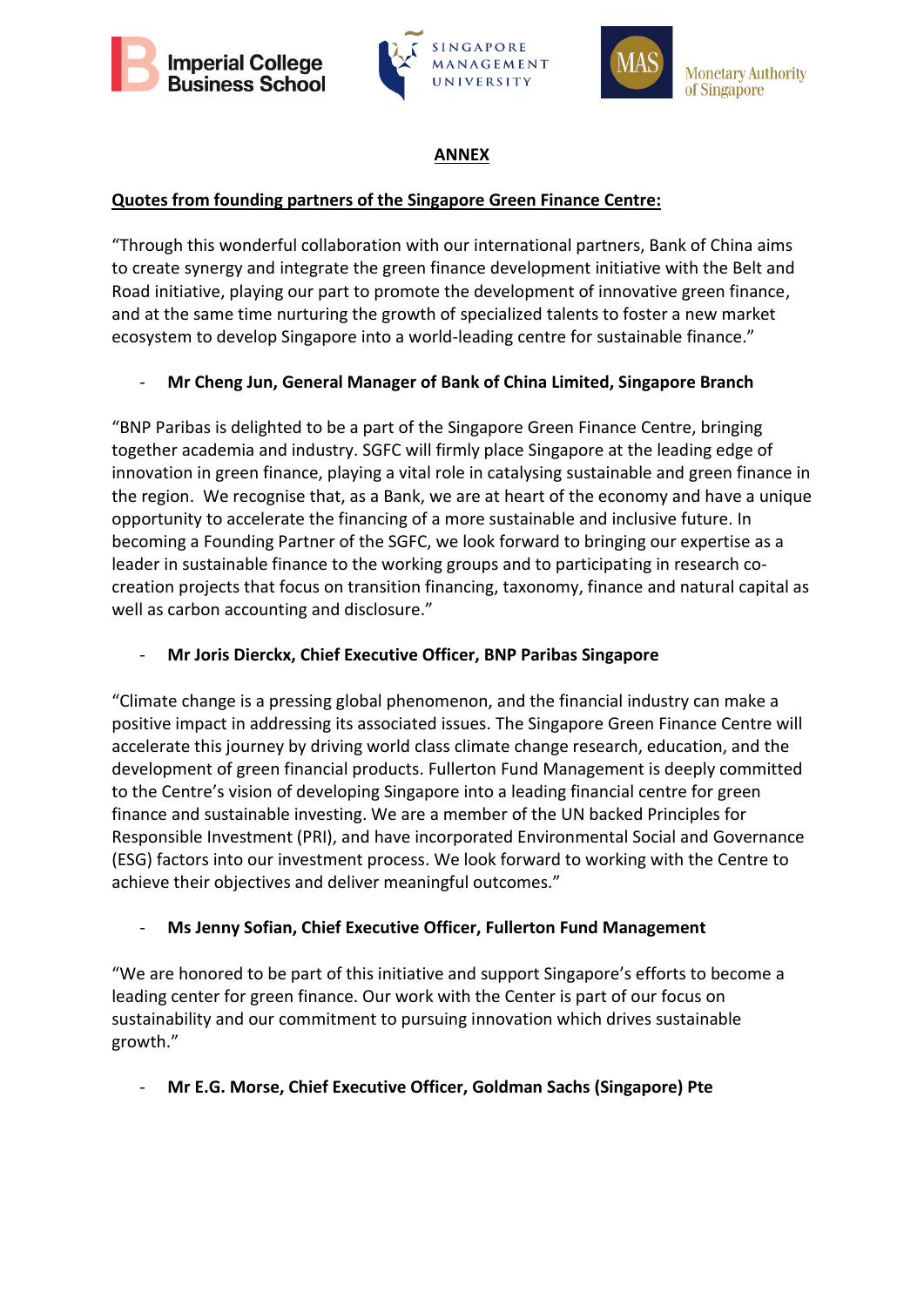





**Monetary Authority** of Singapore

"As an industry leader in sustainable finance, HSBC has supported many customers with their transitions to a low-carbon economy over the years. We're glad to have the opportunity to share our subject matter expertise through this partnership with MAS, SMU and Imperial College London. Providing education and fostering cross-sector collaboration is a natural next step for us to contribute further towards future-proofing the financial sector, and we look forward to working closely with our partners in this endeavour."

## - **Mr Tony Cripps, Chief Executive Officer, HSBC Singapore**

"We are delighted to contribute to the Singapore Green Finance Centre (SGFC) as a Founding Partner, adding value as a leading global thought leader in Sustainability, with over two decades' experience of incorporating ESG considerations into our investment processes and active ownership of the companies in which we invest.

Across Asia Pacific, we see exciting opportunities to collaborate with institutional asset owners and intermediary distribution partners, who are accelerating their pace of ESG adoption. As an integral part of our strategic initiative, we are anchoring a Centre of Excellence for Sustainability in Singapore, devoting dedicated senior resources which will play a pivotal role in driving thought leadership, innovation and impact across the region. Although nascent, we anticipate growing demand for Sustainability-focused strategies catalysed by the COVID-19 pandemic. Building on our two flagship Sustainable funds (Schroder ISF Global Climate Change Equity and Schroder ISF Global Sustainable Growth) established earlier, we recently added to the suite with the launch of the Schroder ISF Sustainable Multi-Asset Income exclusively with HSBC. Coupled with the pioneering of the SGFC with the MAS and our co-partners, we look forward to playing a meaningful role in the enhancement of the green finance ecosystem in Singapore."

## - **Ms Susan Soh, CEO Singapore and Co-head of Asia Pacific, Schroders**

"The Asia Pacific region needs up to \$1.5 trillion investment per year to achieve the UN SDG goals in 2030 and this is an area where Singapore - as a key global financial centre - can make a difference. At Standard Chartered, we are delighted to be part of the SGFC to develop a sustainable finance centre of excellence in Singapore and channel financing to areas that need them the most. As the only international bank present in all 10 ASEAN markets, Standard Chartered is able to link the financing needs of emerging economies to the more developed economies that can provide that investment.

In the process, it is important to know how to identify the financial risks presented by climate change and for companies to devise more robust business models for the future. Globally, Standard Chartered Bank partners the Imperial College Business School in London in research into key areas such as risk management, scenario modelling, and financial risk assessment. We aim to translate academic science into effective business solutions so as to help our clients make a successful transition to a low-carbon economy."

## - **Mr Patrick Lee, Chief Executive Officer, Standard Chartered Bank (Singapore) Limited**